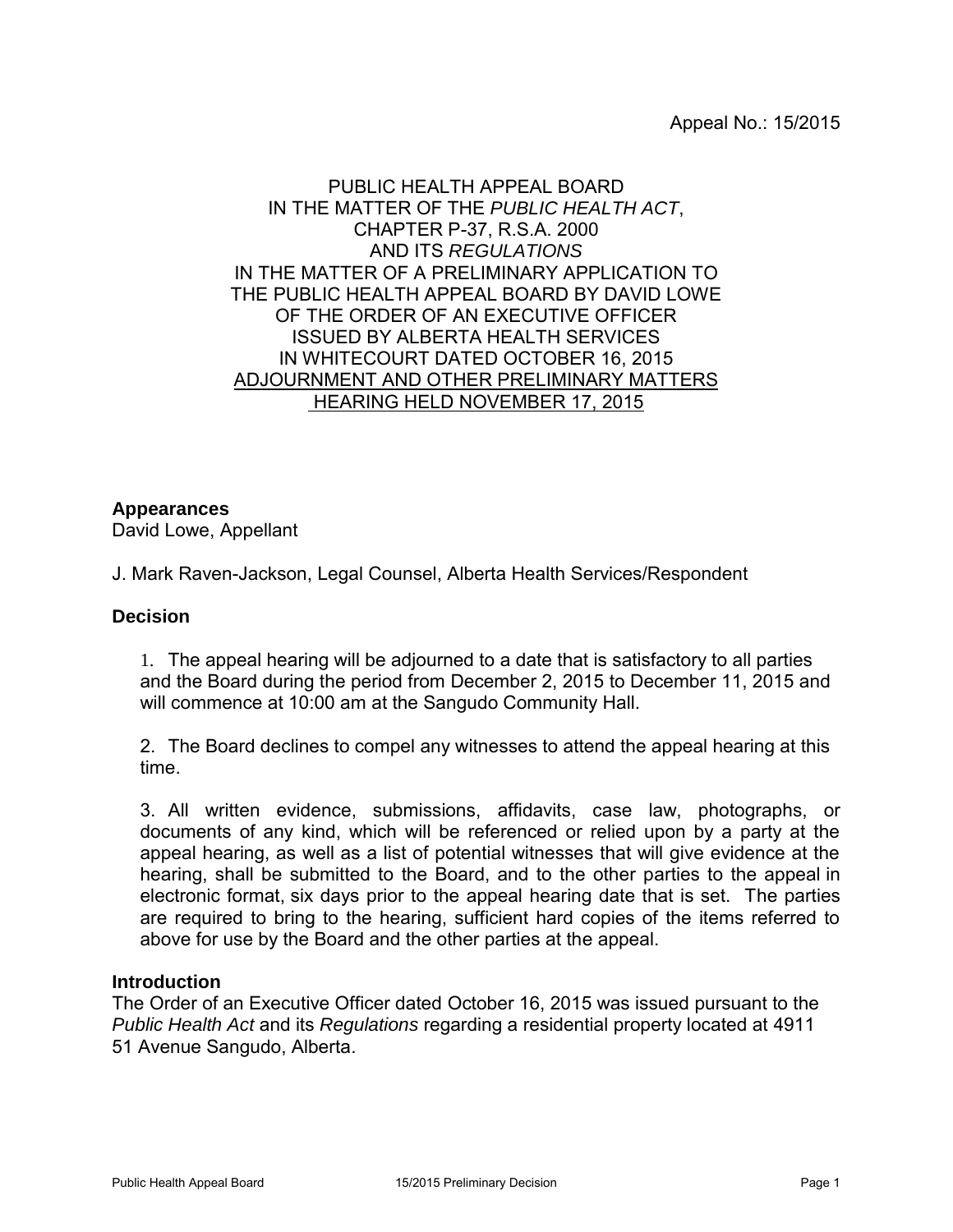The Order directed the Owners to complete repairs on the property, declared the premises unfit for human habitation and ordered the occupants to vacate the premises on or before October 23, 2015.

An appeal hearing date had been set for November 25, 2015 in Whitecourt, Alberta.

# **Issues**

- 1. Whether an adjournment of the appeal hearing ought to be granted and whether the hearing ought to be in Sangudo or another location.
- 2. Whether the Board ought to compel certain witnesses to attend the appeal hearing as requested by the Appellant.
- 3. Whether the parties ought to disclose the evidence and written submissions that will be submitted to the Board at the appeal hearing, prior to the appeal hearing.

# **Appellant's Submissions**

The Appellant submitted that if the appeal hearing is on November 25, 2015, he would like it to be in Sangudo because of work related obligations he has in Sangudo on that date. An adjournment would give more opportunity to prepare for the hearing which would be fair and result in a more complete hearing. If the hearing location is in a location other than Sangudo, it might be more difficult for him to call witnesses.

The Appellant requests the following witnesses to attend the hearing so that he may cross examine them:

- Mr. Beila, the Building Inspector that inspected the property and whose report was attached to the Executive Officer's Order; and
- Shane Hussey, the Director of Alberta Health Services who supervised the Executive Officer that issued the Order.

In addition, the Appellant requested that an affidavit of a safety codes officer from Lac Ste. Anne be admitted into evidence at the appeal hearing.

The Appellant also submitted that he has not been provided with any evidence from Alberta Health Services pertaining to the Order and he wants to review the evidence prior to the hearing. This includes any affidavits submitted to the registrar at land titles to register a notice on title to the property.

In addition, the Appellant stated that the Order exaggerated the condition of the property and that he was denied a fair hearing prior to the Order being issued and was convicted summarily by a kangaroo court without due process.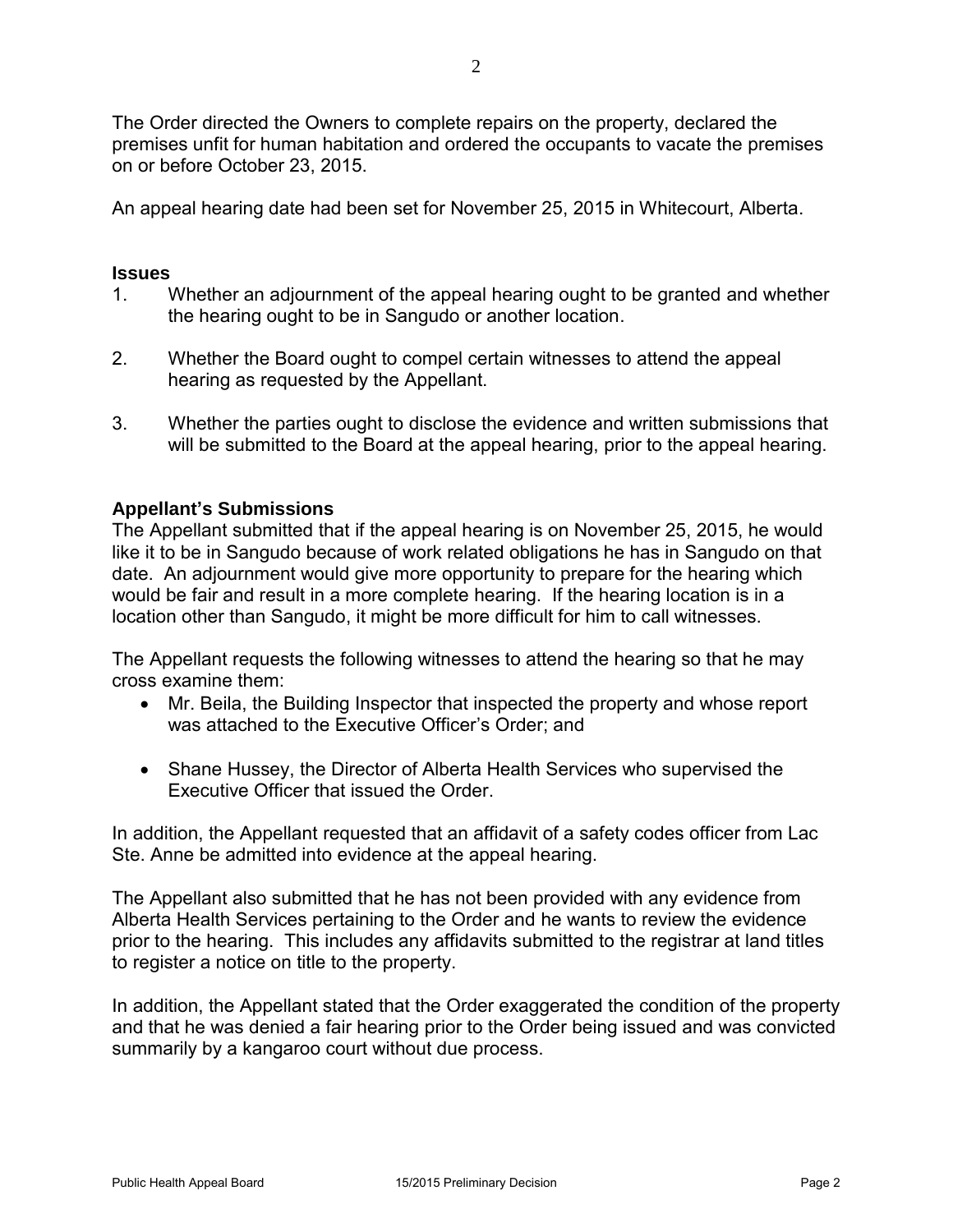The Appellant also questioned why he would need to submit a Freedom of Information request in order to receive a transcript of the preliminary hearing and the appeal hearing.

### **Alberta Health Services' Submissions**

Alberta Health Services' counsel did not object to changing the date of the hearing or the location. He requested that if the hearing is located in Sangudo that the start time be set for 10 am to allow parties enough time to attend at that location.

With respect to compelling witnesses, Alberta Health Services does not plan to call either of the witnesses that the Appellant wishes to cross examine. Regarding the building inspector, the Executive Officer consulted with this third party and relied on his report in part to compile the Order and in exercising her discretion to issue the Order. However, the Appellant has not raised the issue of the state of the building in the appeal and that is what the report addressed. The Appellant's appeal is regarding the process of issuing the order and not with the condition of the building; therefore, the evidence of the building inspector is not at issue.

Regarding the supervisor of the Executive Officer, there were email exchanges with the Appellant that can be admitted into evidence at the hearing but there was no substantive discussion between the Appellant and the supervisor relating to the Order or the state of the property. The matters raised by the Appellant with the supervisor are related to human resource matters and not with the Order that was issued.

Alberta Health Services' counsel submitted that until he knows the contents of an affidavit from the building codes inspector he cannot determine whether he will object to it being admitted as evidence at the hearing.

With respect to the disclosure of information in advance of the hearing, both parties have the Order, Notice of Appeal and emails. There are no additional documents. In addition, the *Public Health Act* requires that a hearing be conducted within a short period of time so the parties are not in a position to arrange for a pre-hearing under oath in advance of the hearing.

# **Reasons**

# **Adjournment and Location of Appeal Hearing**

The *Public Health Act* requires hearings to be conducted within 30 days of receiving an appeal but the Board may extend the time if it considers it appropriate to do so. In this instance, the Board finds it appropriate to extend the appeal hearing past the 30 days so that the parties may properly prepare for the appeal.

The Appellant may wish to call witnesses that reside in or around Sangudo and this is important for the Appellant to receive a fair and complete hearing. Alberta Health Services did not object to having the hearing in Sangudo.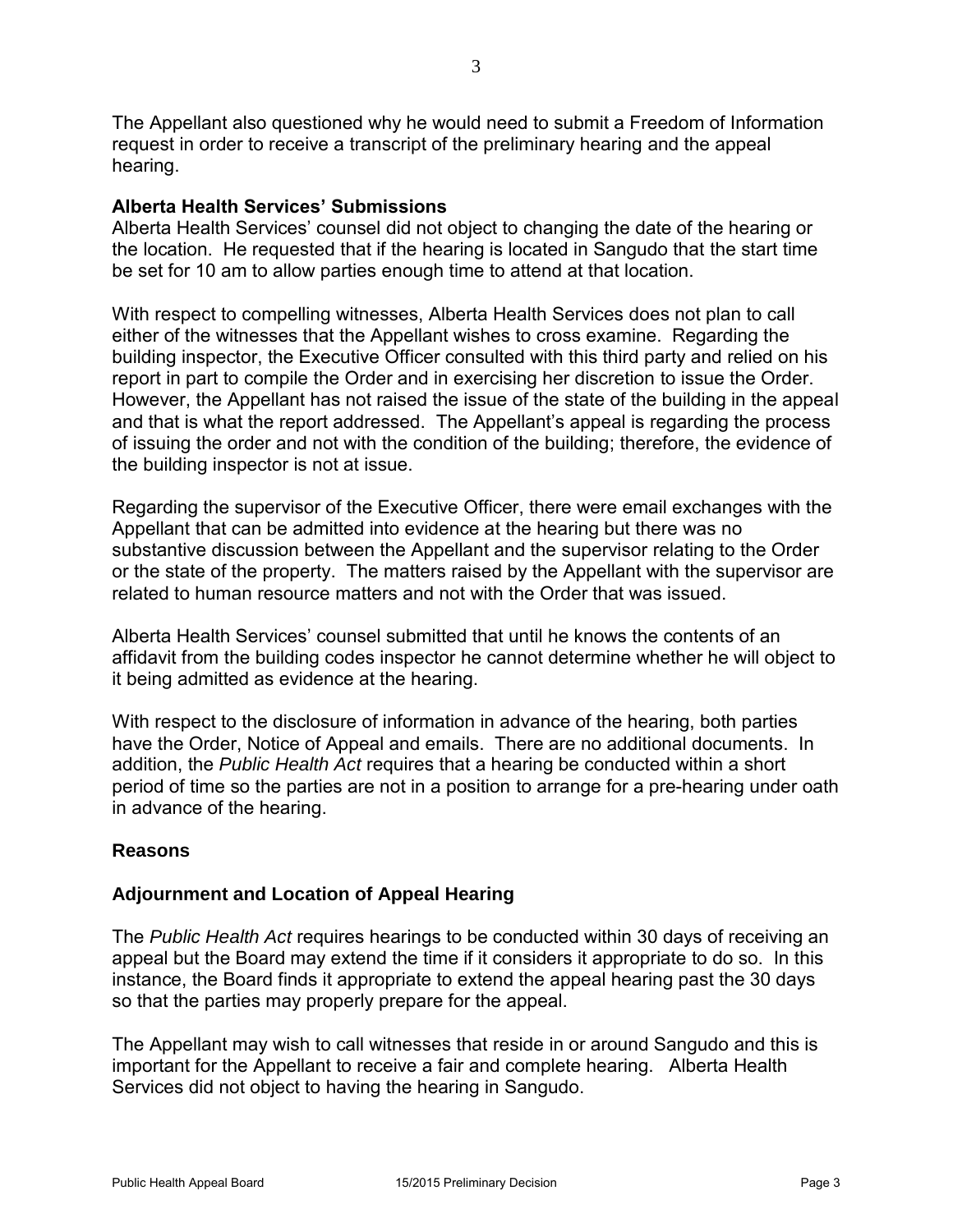The appeal hearing will be heard on a date that is satisfactory to all parties and the Board during the period from December 2, 2015 to December 11, 2015 and will commence at 10:00 am at the Sangudo Community Hall.

#### Compelling Witnesses Section 5 (10) of The Public Health Act states:

For the purposes of conducting an appeal under this section, the Board has all of the powers, privileges and immunities of a commissioner appointed under the *[Public](https://www.canlii.org/en/ab/laws/stat/rsa-2000-c-p-39/latest/rsa-2000-c-p-39.html)  [Inquiries Act](https://www.canlii.org/en/ab/laws/stat/rsa-2000-c-p-39/latest/rsa-2000-c-p-39.html)*.

# The *Public Inquiries Act* states:

#### Evidence

4 The commissioner or commissioners have the power of summoning any persons as witnesses and of requiring them to give evidence on oath, orally or in writing, and to produce any documents, papers and things that the commissioner or commissioners consider to be required for the full investigation of the matters into which the commissioner or commissioners are appointed to inquire.

# Attendance of witnesses

5 The commissioner or commissioners have the same power to enforce the attendance of persons as witnesses and to compel them to give evidence and to produce documents and things as is vested in a court of record in civil cases, and the same privileges and immunities as a judge of the Court of Queen's Bench.

There is no evidence that the witnesses who will attend the hearing will not be sufficient for the Board to determine the matter. There is no evidence that the two witnesses the Appellant wishes to cross examine would provide any evidence that would go to the issues that have been raised in this appeal. In addition, information these witnesses may provide if called, could be adduced from other witnesses as the Board is not obligated to follow the strict rules of evidence required by the courts.

At this time, the Board will not compel any witnesses to attend at the appeal hearing. If, at the appeal hearing the Board determines that it is necessary to hear from a particular witness in order to fully understand and decide the appeal issues it will reconsider the matter at that time.

The appeal hearing is a "de novo" hearing. There is an onus on Alberta Health Services to present the evidence necessary for the Board to confirm the Order. This includes witnesses that support their position that the Order ought to be confirmed. If they do not, the Board may vary or reverse the Order. The Appellant may call any witnesses that he believes will support his position that the Order ought to be reversed or varied.